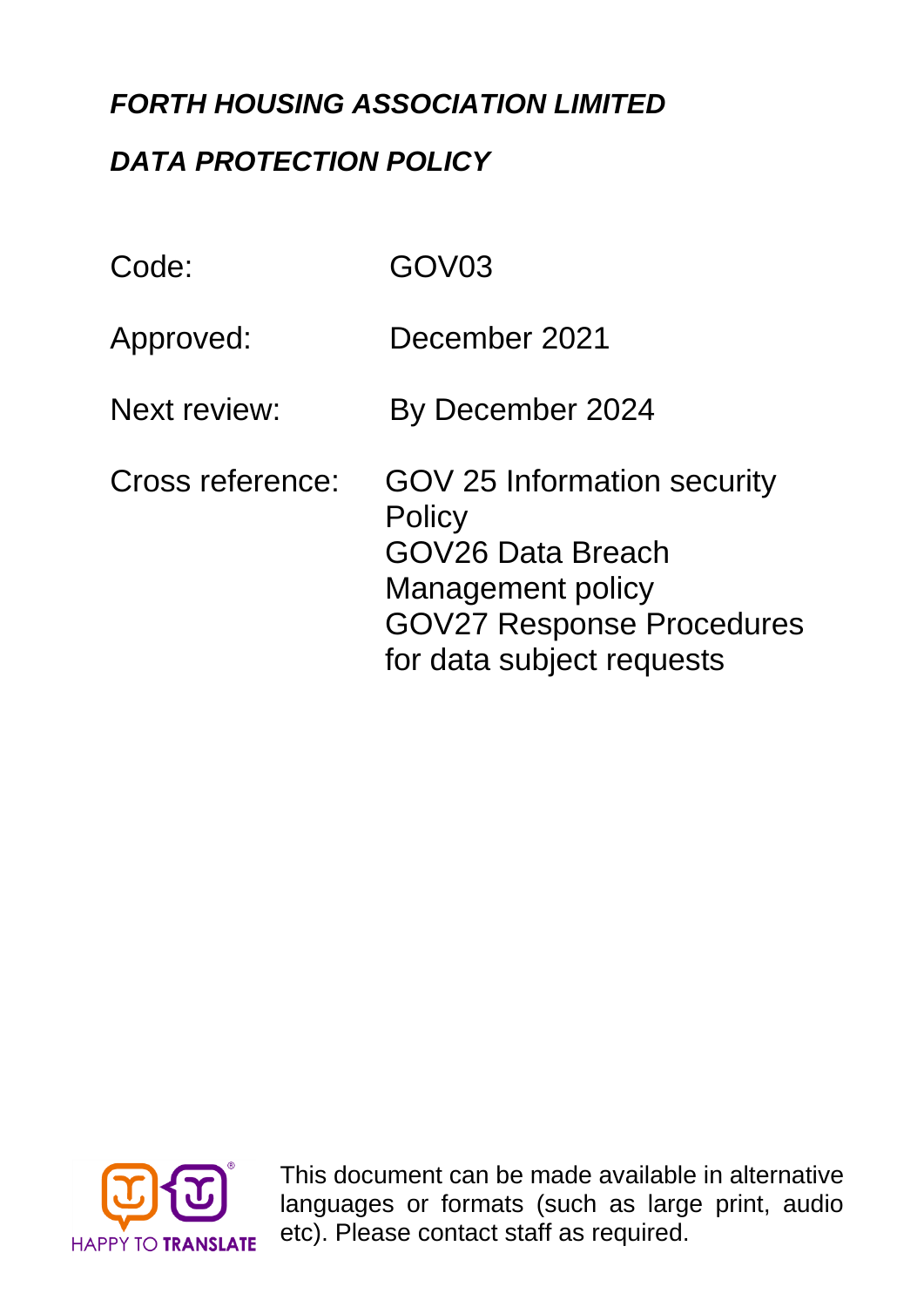# *FORTH HOUSING ASSOCIATION LIMITED*

# *DATA PROTECTION POLICY*

This Policy sets out important information about:

- bà the data protection principles with which we, Forth HA, must comply;
- $E_{\lambda}$ what is meant by personal information and sensitive personal information;
- bi how we gather, use and (ultimately) delete personal information and sensitive personal information in accordance with the data protection principles;
- $E<sub>1</sub>$ where more detailed privacy information can be found;
- bà rights and our obligations in relation to data protection; and
- bs the consequences of failure to comply with this Policy.

## **1 Introduction**

- 1.1 We obtain, keep and use personal information about housing applicants, our tenants (and their household members), factored owners, job applicants, current and former employees, contractors, business contacts, apprentices, committee members, members and RTO members for a number of specific lawful purposes relevant to our activities and functions as a registered social landlord in Scotland.
- 1.2 This Policy sets out how we comply with our data protection obligations and seek to protect personal information that we handle and use as part of our activities and functions as a registered social landlord in Scotland, regardless of the medium on which that personal information is stored. The purpose of the Policy is also to ensure that staff understand and comply with the rules governing the collection, use and deletion of personal information to which they may have access during their work with us.
- 1.3 We are committed to complying with our data protection obligations, and to being concise, clear and transparent about how we obtain and use personal information and how (and when) we delete that information once it is no longer required.
- 1.4 We recognise that the correct and lawful treatment of personal information will maintain confidence in our organisation and is conducive to successful business operations. Protecting the confidentiality and integrity of personal information is a critical responsibility that we always take seriously. We are exposed to potential fines of up to £17.5 million or 4% of our total annual turnover,

 $\mathcal{L}$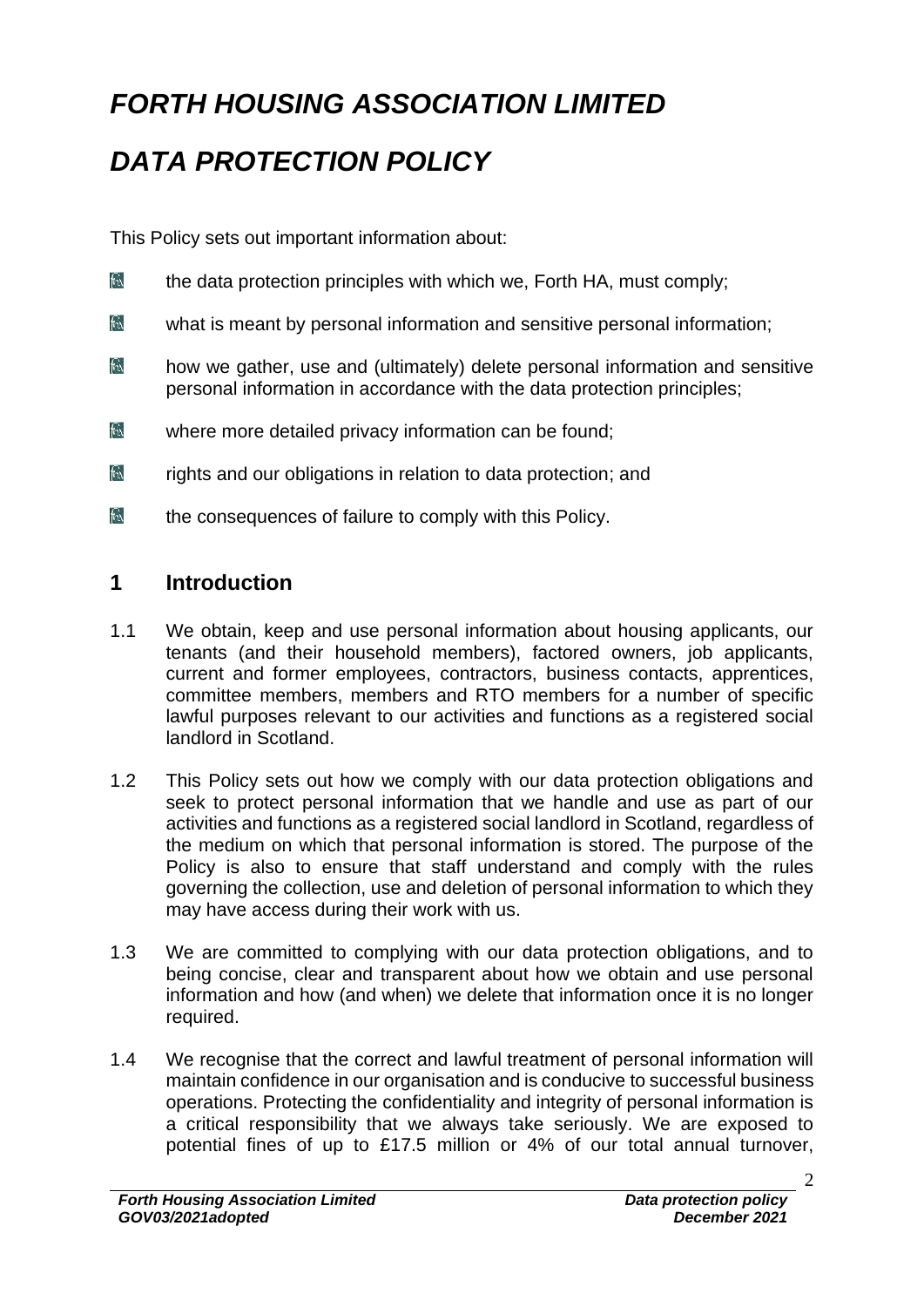whichever is higher and depending on the breach, for failure to comply with the provisions of data protection legislation.

1.5 Our Data Protection Officer (DPO) is responsible for informing and advising us and our staff on our data protection obligations, and for monitoring compliance with those obligations and with our policies. If members of staff have any questions or comments about the content of this Policy or if they need further information, they should contact the DPO. Information on the role and responsibilities of the DPO is contained in Section 16 of this Policy.

### **2 Scope**

- 2.1 This Policy applies to the personal information of housing applicants, our tenants (and their household members), factored owners, job applicants, current and former employees, contractors, business contacts, apprentices, committee members, members and RTO members.
- 2.2 Staff should refer to our transparency statements and our other relevant policies, including the Information Security Policy, the Data Security Breach Management Policy, and Response Procedures for Data Subject Requests, which contain further information regarding the protection of personal information.
- 2.3 We will review and update this Policy in accordance with our data protection obligations and we may amend, update or supplement it from time to time.

#### **3 Definitions**

For the purposes of this Policy:

| criminal records<br>information | means personal information relating to criminal<br>convictions and offences, allegations,<br>proceedings, and related security measures;                                 |
|---------------------------------|--------------------------------------------------------------------------------------------------------------------------------------------------------------------------|
| data breach                     | means a breach of security leading to the<br>accidental or unlawful destruction, loss,<br>alteration, unauthorised disclosure of, or access<br>to, personal information; |
| data subject                    | means an individual to whom the personal<br>information relates;                                                                                                         |
| personal information            | means information relating to an individual, who<br>can be identified (directly or indirectly) from that<br>information;                                                 |
| processing                      | means obtaining, recording, organising, storing,<br>amending, retrieving, disclosing<br>and/or                                                                           |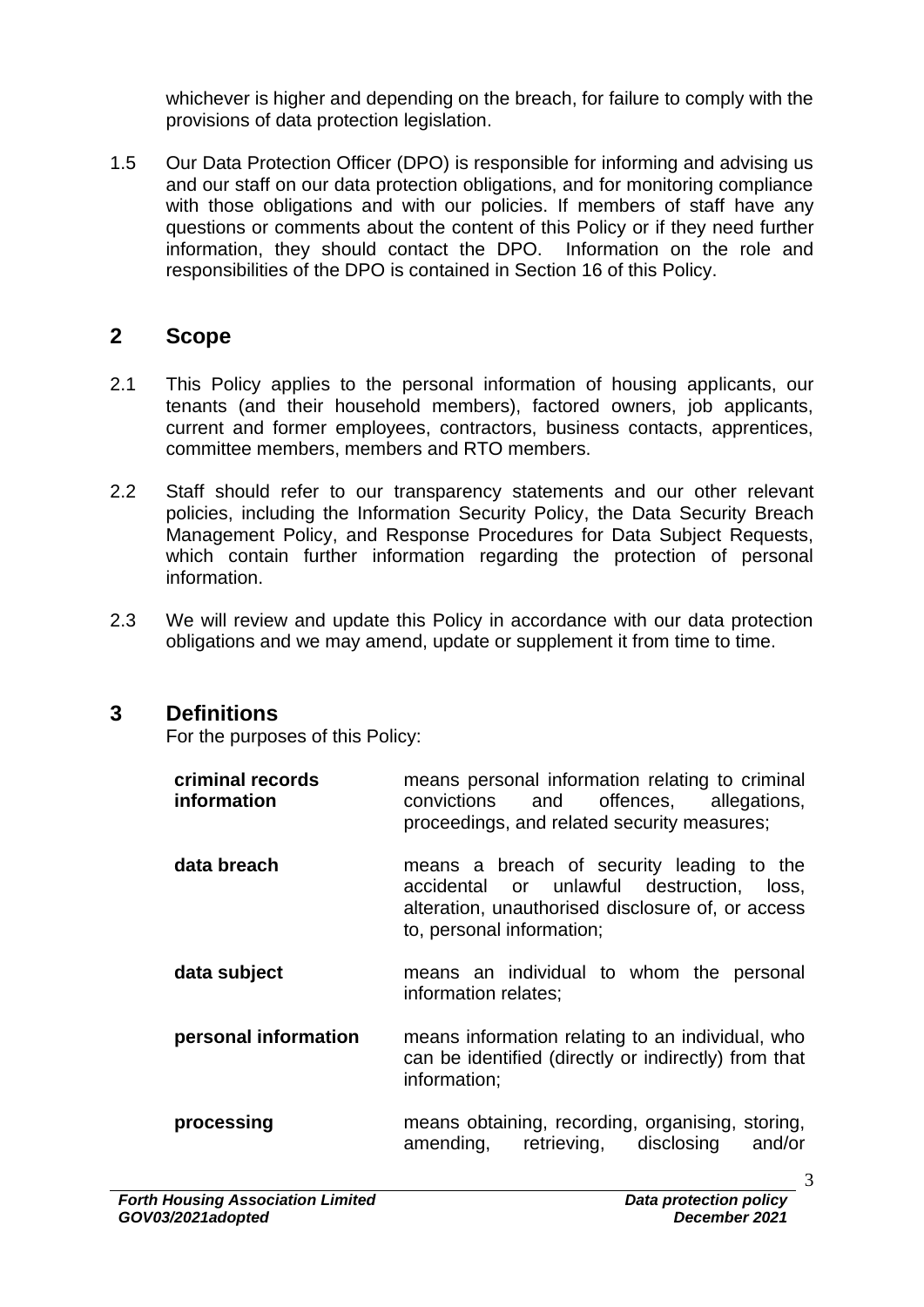<span id="page-3-1"></span>destroying personal information, or using or doing anything with it; and

**sensitive personal information** means personal information about an individual's race, ethnic origin, political opinions, religious or philosophical beliefs, trade union membership (or non-membership), genetics information, biometric information (where used to identify an individual) and information concerning an individual's health, sex life or sexual orientation.

### **4 Data protection principles**

- 4.1 We will comply with the following data protection principles when processing personal information in carrying out our activities and functions:
	- 4.1.1 we will process personal information lawfully, fairly and in a transparent manner;
	- 4.1.2 we will collect personal information for specified, explicit and legitimate purposes only, and will not process it in a way that is incompatible with those legitimate purposes, unless the processing has been first notified to the data subject;
	- 4.1.3 we will only process personal information that is adequate, relevant and necessary for the above specified, explicit and legitimate purposes;
	- 4.1.4 we will keep accurate and up to date personal information, and take reasonable steps to ensure that inaccurate personal information is deleted or corrected without delay;
	- 4.1.5 we will keep personal information for no longer than is necessary for the purposes for which the personal information is processed; and
	- 4.1.6 we will take appropriate technical and organisational measures to ensure that personal information is kept secure and protected against unauthorised or unlawful processing, and against accidental loss, destruction or damage.

#### **5 Basis for processing personal information and sensitive personal information**

- <span id="page-3-0"></span>5.1 In relation to any processing activity, we will, before the processing starts for the first time, and then regularly while it continues:
	- 5.1.1 review the purposes of the processing activity, and select the most appropriate lawful basis (or bases) for that processing i.e.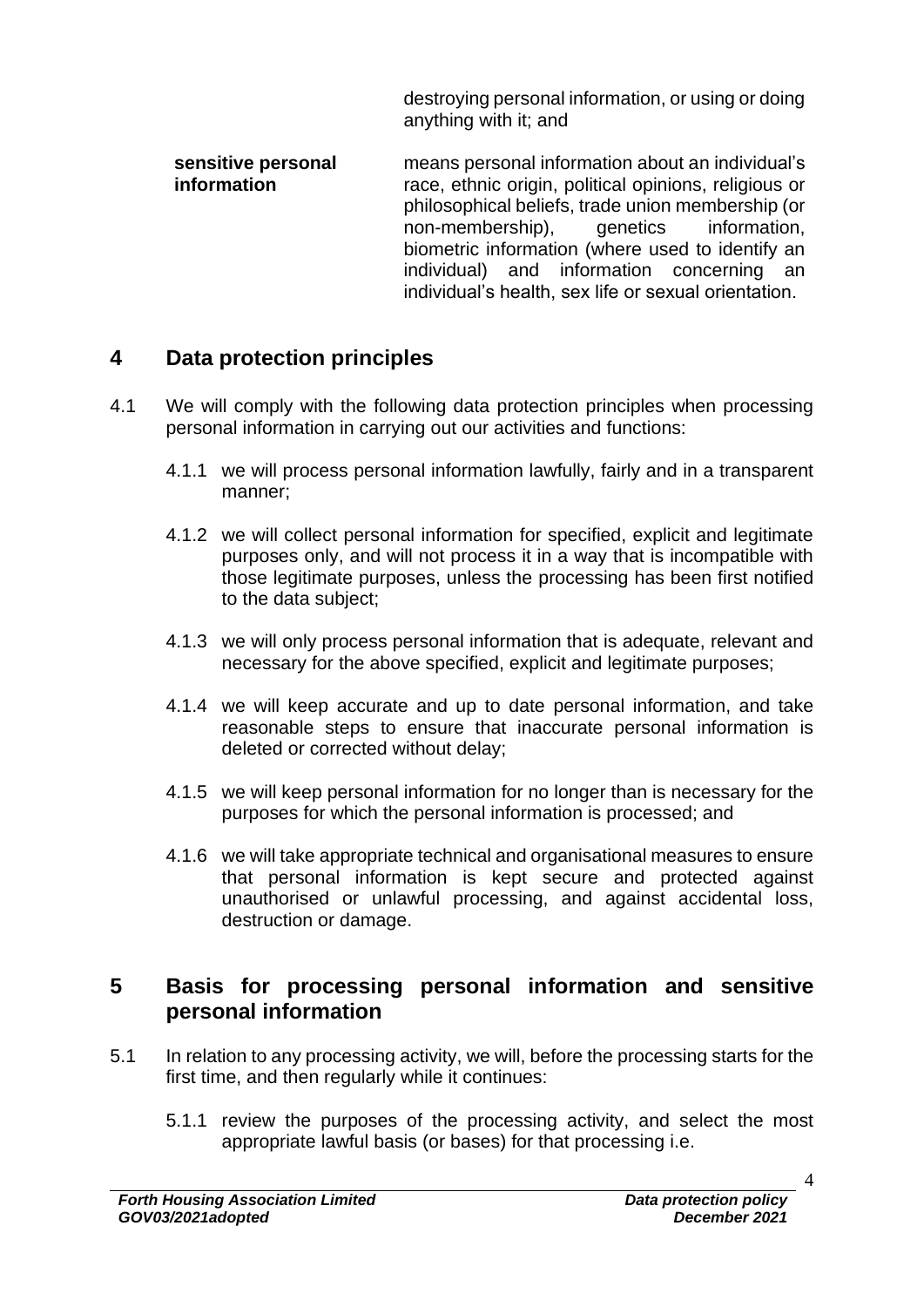- (a) that the data subject has consented to the processing;
- (b) that the processing is necessary for the performance of a contract between us and the data subject;
- (c) that the processing is necessary for compliance with a legal obligation to which we are subject;
- (d) that the processing is necessary for the protection of the vital interests of the data subject or another person; or
- (e) that the processing is necessary for the purposes of our legitimate interests or a third party, except where those interests are overridden by the interests or fundamental rights and freedoms of the data subject;
- 5.1.2 except where the processing is based on consent, satisfy ourselves that the processing is necessary for the relevant lawful basis (i.e. that there is no other reasonable way to achieve that purpose);
- 5.1.3 document our decision as to which lawful basis applies, to help demonstrate our compliance with the data protection principles;
- 5.1.4 include information about both the purposes of the processing and the lawful basis for it in our relevant transparency statement(s);
- 5.1.5 where sensitive personal information is processed, also identify a lawful special condition for processing that information (see paragraph [5.4.2](#page-5-0) below), and document it; and
- 5.1.6 where criminal offence information is processed, also identify a lawful condition for processing that information, and document it.
- 5.2 When determining whether our legitimate interests are the most appropriate basis for lawful processing, we will:
	- 5.2.1 conduct a legitimate interests' assessment (LIA) and keep a record of it, to ensure that we can justify our decision;
	- 5.2.2 if the LIA identifies a significant privacy impact, consider whether we also need to conduct a data protection impact assessment (DPIA);
	- 5.2.3 keep the LIA under review, and repeat it if circumstances change; and
	- 5.2.4 include information about our legitimate interests in our transparency statement(s).
- 5.3 Sensitive personal information is sometimes referred to as "special categories of personal information".
- 5.4 We may from time to time need to process sensitive personal information as part of our activities and functions as a registered social landlord in Scotland. We will only process sensitive personal information if: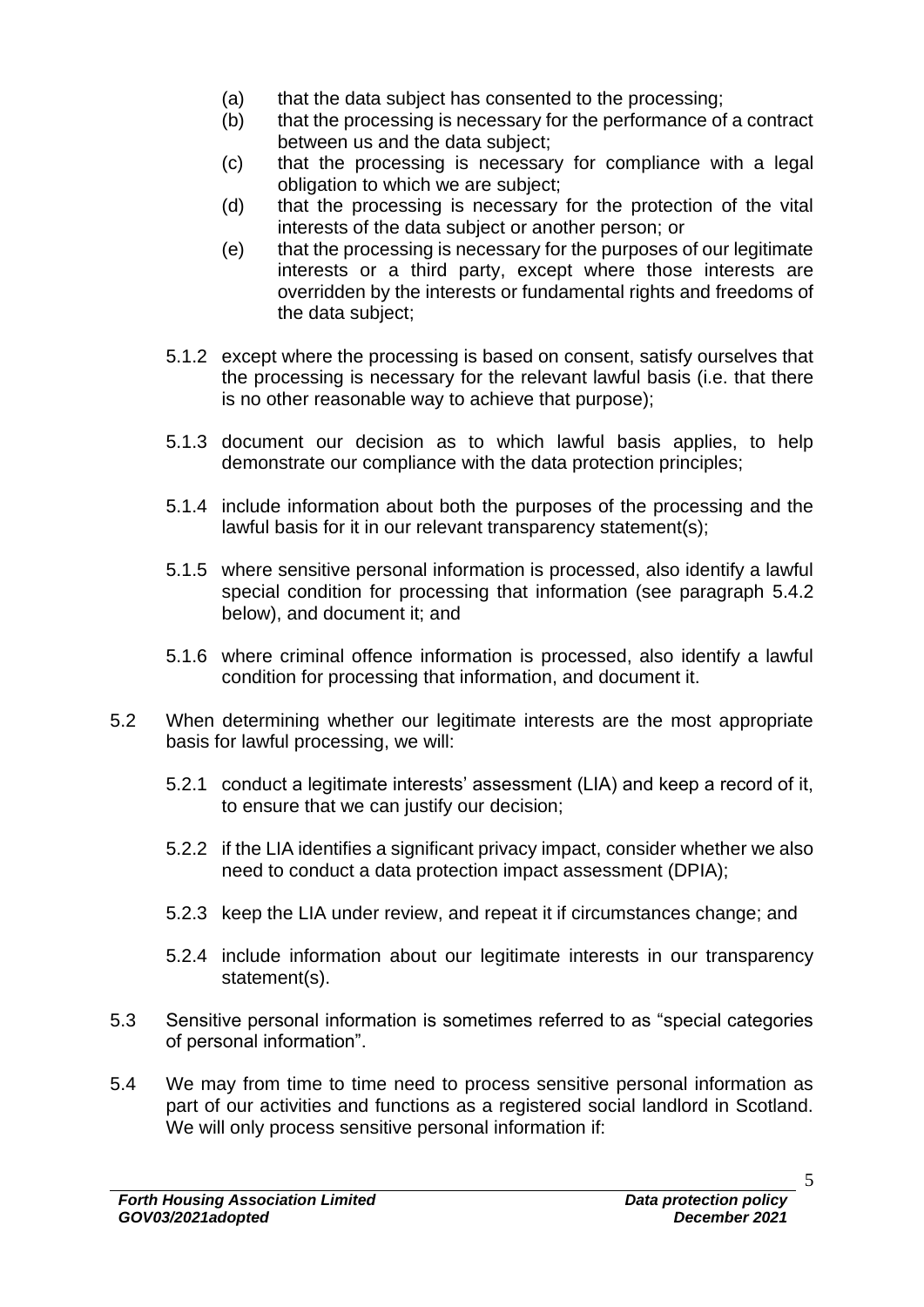- 5.4.1 we have a lawful basis for doing so as set out in paragraph [5.1.1](#page-3-0) above; and
- <span id="page-5-0"></span>5.4.2 one of the special conditions for processing sensitive personal information applies e.g.
	- (a) the data subject has given explicit consent;
	- (b) the processing is necessary for the purposes of exercising the employment law rights of the data subject or our employment law obligations;
	- (c) the processing is necessary to protect the data subject's vital interests, and the data subject is physically incapable of giving consent;
	- (d) processing relates to personal information which is manifestly made public by the data subject;
	- (e) the processing is necessary for the establishment, exercise or defence of legal claims; or
	- (f) the processing is necessary for reasons of substantial public interest.
- 5.5 Before processing any sensitive personal information, staff must notify the DPO of the proposed processing, in order that the DPO may assess whether one of the above special conditions applies.
- 5.6 Sensitive personal information will not be processed until:
	- 5.6.1 the assessment referred to in paragraph 5.5 above has taken place; and
	- 5.6.2 the data subject has been properly informed (by way of transparency statement) of the nature of the processing, the purposes for which it is being carried out and the legal basis for it.
- 5.7 We do not carry out automated or electronic decision-making (including profiling) based on a data subject's sensitive personal information.
- 5.8 Our transparency statements set out the types of sensitive personal information that we process, what it is used for and the lawful basis for the processing.
- 5.9 Consent is one of the lawful bases for processing personal information and sensitive personal information.
- 5.10 A data subject consents to processing of their personal information if they indicate agreement either by a statement or positive action to the processing. Consent requires affirmative action, so silence, pre-ticked boxes or inactivity are unlikely to be enough. If consent is given in a document which deals with other matters, then consent must be kept separate from those other matters.
- 5.11 Data subjects must be easily able to withdraw consent to processing at any time and withdrawal must be promptly honoured. Consent may need to be refreshed if personal information is to be processed for a different and incompatible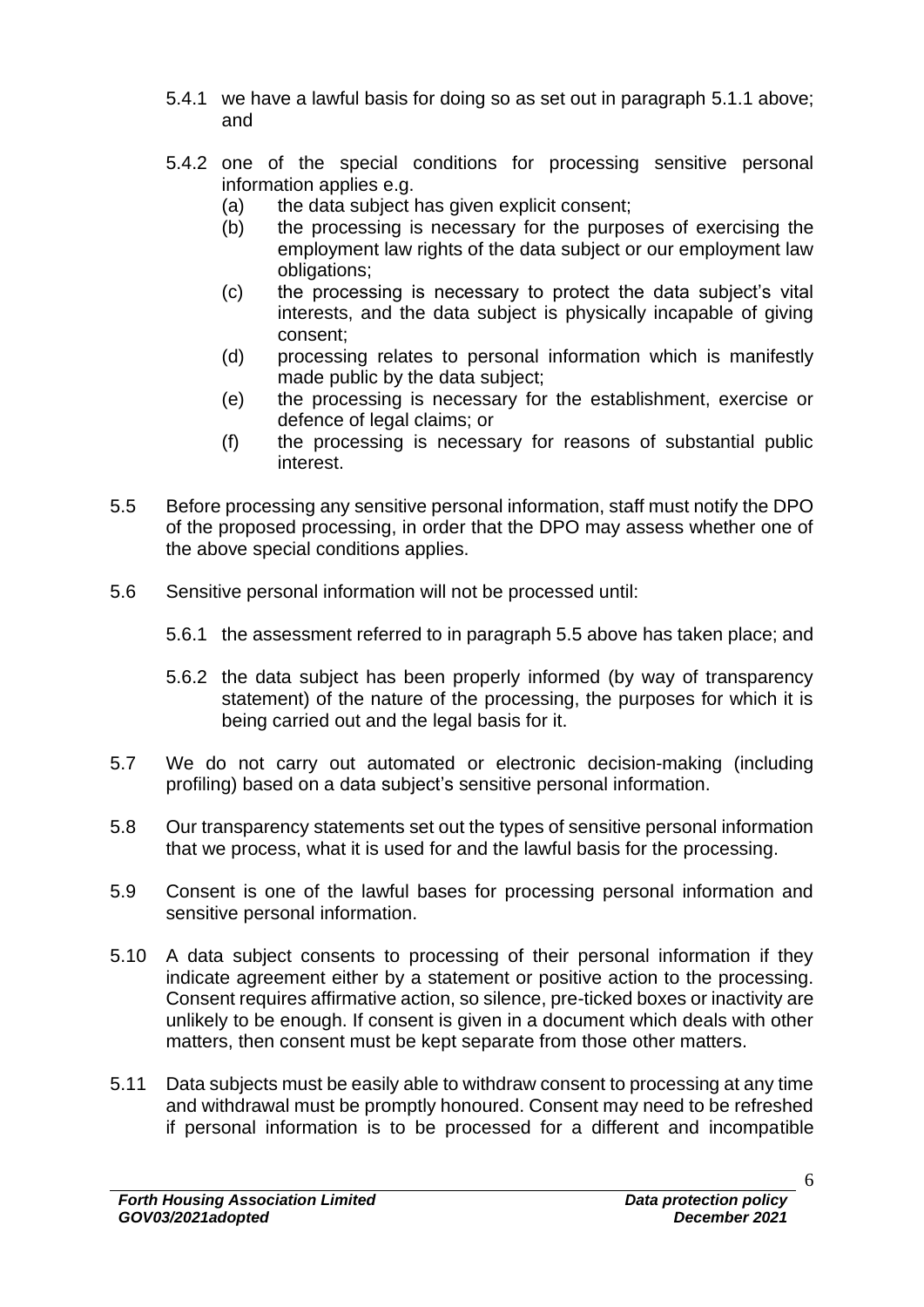purpose which was not disclosed when the data subject first consented via the relevant transparency statements.

## **6 DPIAs**

- 6.1 Where processing is likely to result in a high risk to a data subject's data protection rights (e.g. where we are planning to use a new form of technology which involves or could involve the processing of personal information, such as a new document management system or drones for roof condition surveys), we will, before commencing the processing, carry out a DPIA to assess:
	- 6.1.1 whether the processing is necessary and proportionate in relation to its purpose;
	- 6.1.2 the risks to data subjects; and
	- 6.1.3 what measures can be put in place to address those risks and protect personal information.
- 6.2 Before any new form of technology is introduced, staff must contact the DPO in order that a DPIA can be carried out.
- 6.3 If the technology involves the processing of employee personal information, the DPO will seek the views of a representative group of employees as part of undertaking the DPIA.

### **7 Documentation and records**

- 7.1 We will keep written records of our processing activities, including:
	- 7.1.1 our name and contact details, including the contact details of the DPO;
	- 7.1.2 the purposes of processing personal information;
	- 7.1.3 a description of the categories of data subjects and categories of personal information processed by us;
	- 7.1.4 categories of recipients of personal information processed by us;
	- 7.1.5 where relevant, details of regulated transfers of personal information to countries outside the United Kingdom (UK), including documentation associated with how we protect the personal information after transfer;
	- 7.1.6 how long we keep personal information; and
	- 7.1.7 a description of the technical and organisational security measures that we have in place to protect the security of personal information.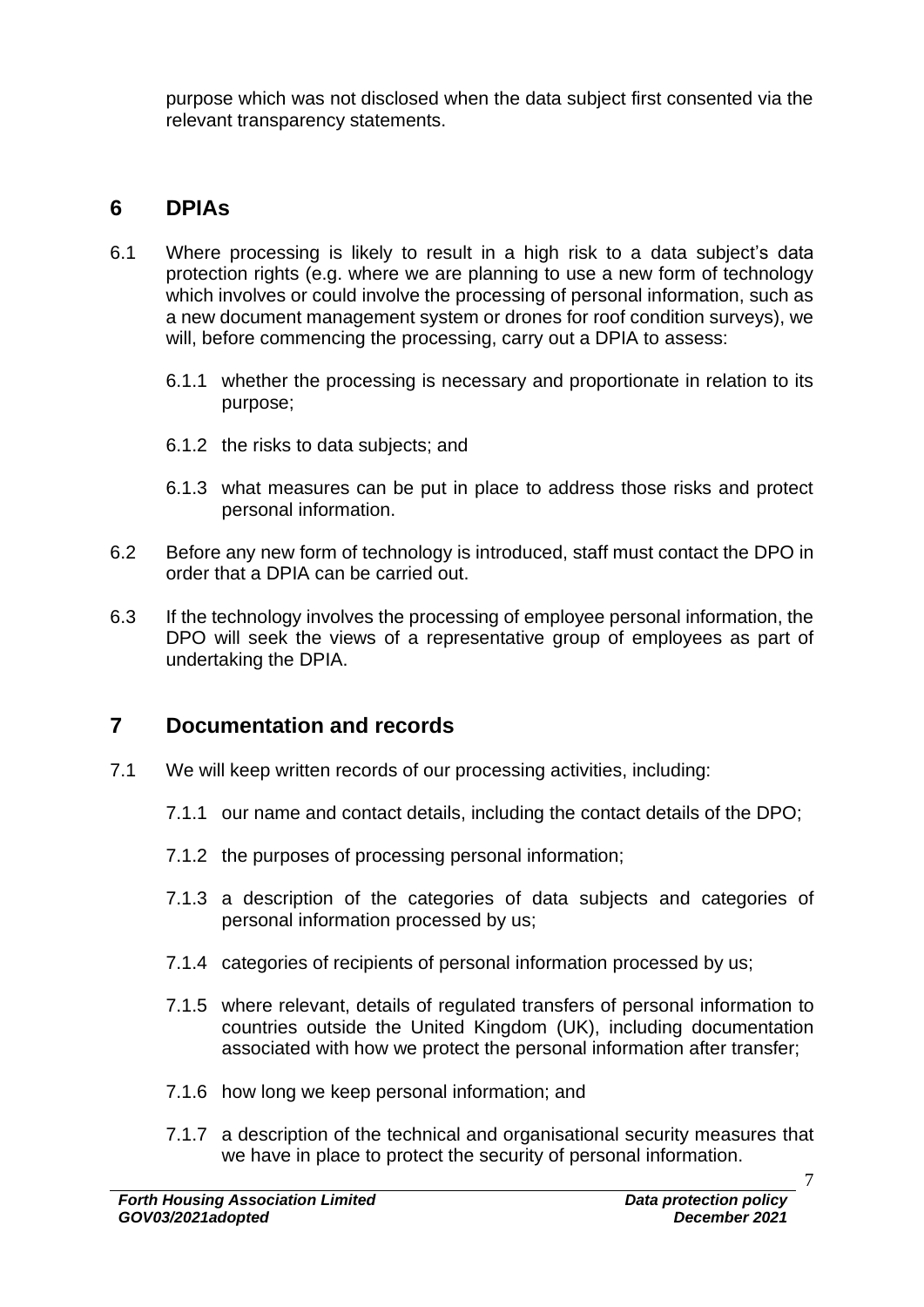- 7.2 As part of our record of processing activities, we document:
	- 7.2.1 information required for our transparency statements;
	- 7.2.2 records of consent;
	- 7.2.3 controller-processor (service provider) contracts;
	- 7.2.4 the location of personal information within our systems;
	- 7.2.5 DPIAs; and
	- 7.2.6 records of data breaches.
- 7.3 If we process sensitive personal information or criminal records information, we will keep written records of:
	- 7.3.1 the relevant purpose(s) for which the processing takes place, including (where required) why it is necessary for that purpose;
	- 7.3.2 the legal basis for our processing; and
	- 7.3.3 whether we retain and erase the personal information in accordance with our Data Retention Policy and, if not, the reasons for not following the policy.
- 7.4 We will conduct regular audits of the personal information that we process and update our documentation accordingly, including by:
	- 7.4.1 distributing questionnaires and interviewing staff to obtain to a complete picture of our processing activities; and
	- 7.4.2 reviewing our policies, procedures, contracts and agreements to address areas, such as retention, security and data sharing.
- 7.5 We document our processing activities in electronic form, so we can add, remove and amend information easily.

### **8 Transparency statements**

8.1 We will issue transparency statements from time to time, informing data subjects about the personal information that we collect and hold about them, how they can expect their personal information to be used and for what purposes. This applies whether we collect personal information directly from the data subject or from third parties.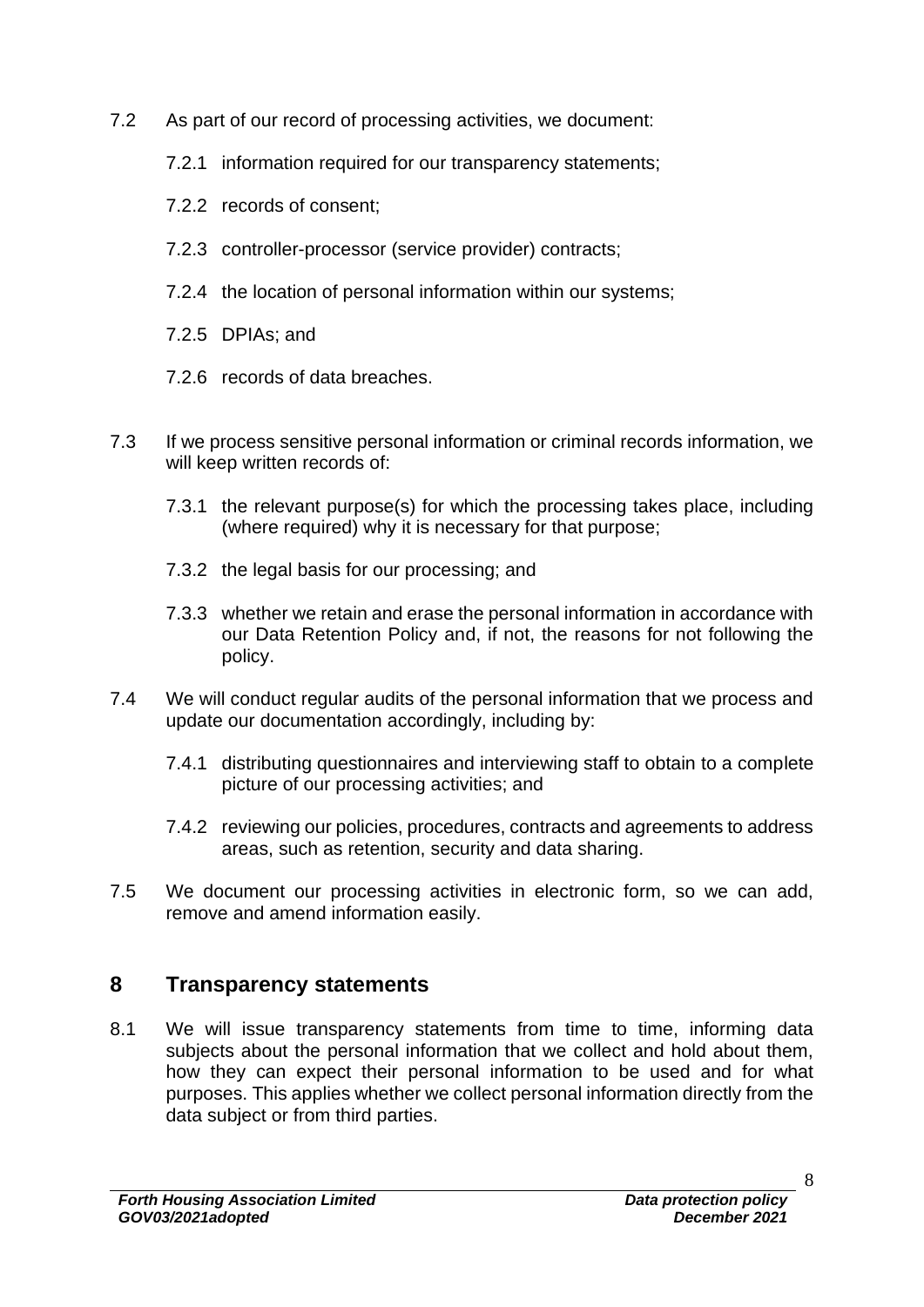8.2 We will take appropriate measures to provide information in transparency statements in a concise, transparent, intelligible and easily accessible form, using clear and plain language.

### **9 Data subjects' rights and requests**

- 9.1 Data subjects have rights when it comes to how we handle their personal information. These include rights to:
	- 9.1.1 withdraw consent to processing of their personal information at any time;
	- 9.1.2 receive certain information about our personal information processing activities;
	- 9.1.3 request access to their personal information that we hold about them;
	- 9.1.4 ask us to erase their personal information if it is no longer necessary in relation to the purposes for which it was collected or processed or to rectify inaccurate personal information or to complete incomplete personal information;
	- 9.1.5 restrict processing of personal information in specific circumstances;
	- 9.1.6 challenge processing which has been justified based on our legitimate interests or in the public interest;
	- 9.1.7 request a copy of an agreement under which personal information is transferred by us to another organisation based outside of the UK;
	- 9.1.8 prevent processing of personal information that is likely to cause damage or distress to the data subject or anyone else;
	- 9.1.9 be notified of a data breach which is likely to result in high risk to their rights and freedoms:
	- 9.1.10 make a complaint to the Information Commissioner's Office about our processing of their personal information; and
	- 9.1.11 in limited circumstances, receive or ask for their personal information to be transferred to a third party in a structured, commonly used and machine-readable format.
- 9.2 The identity of the data subject exercising any of the rights listed above must be verified.
- 9.3 Staff must immediately forward any such request received by them to the DPO.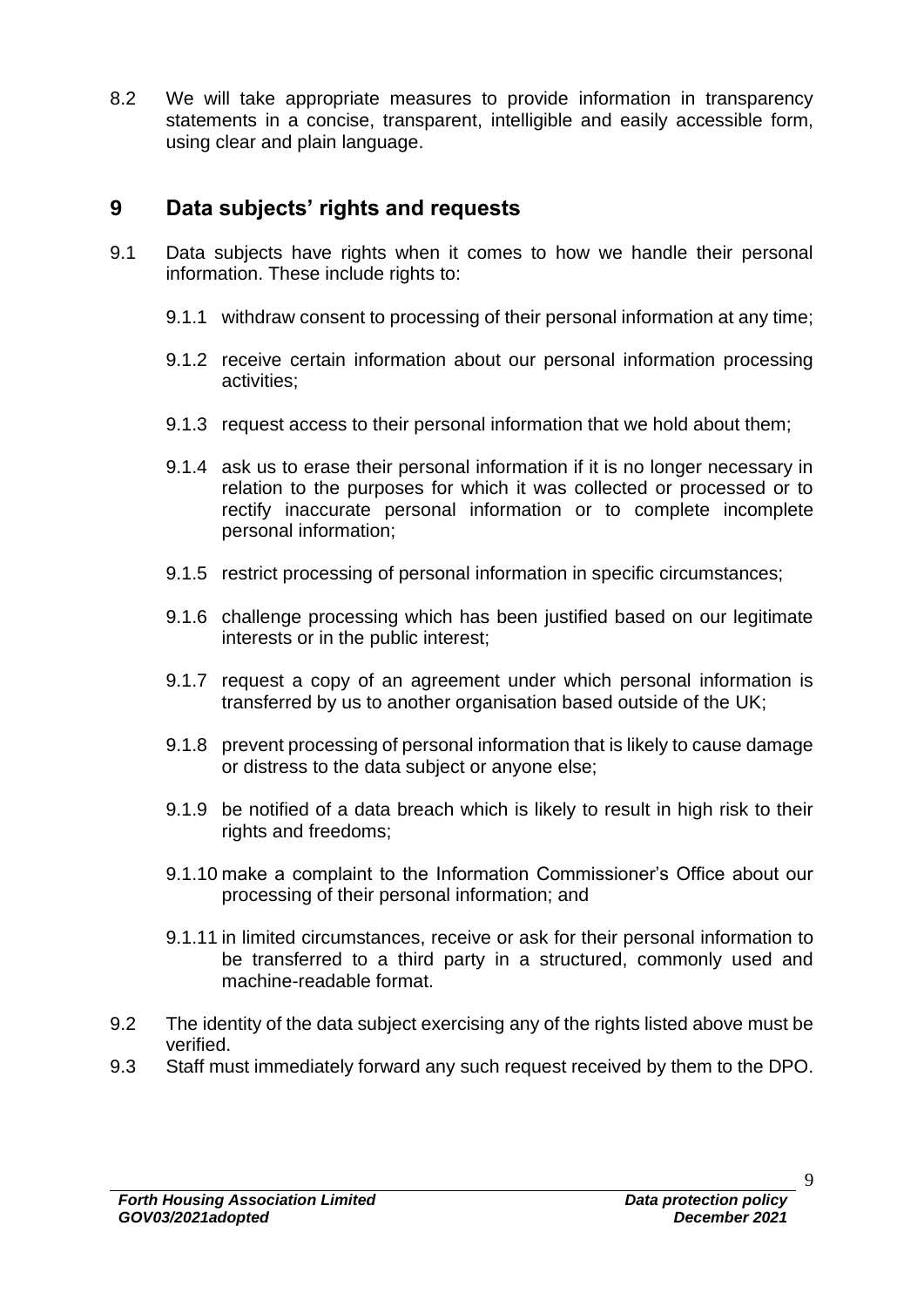### **10 Staff obligations**

- 10.1 Staff are responsible for keeping their personal information up to date. Staff should let the Director know if the information they have provided to us changes, for example, if they move to a new house.
- 10.2 Staff may have access to a range of personal information during their employment and staff must help us to meet our data protection obligations.
- 10.3 If staff have access to personal information, they must:
	- 10.3.1 only access the personal information that they have authority to access, and only for authorised purposes;
	- 10.3.2 only allow other staff to access personal information if they have appropriate authorisation;
	- 10.3.3 only allow third parties to access personal information if they have specific authority to do so from the DPO or their line manager;
	- 10.3.4 ensure that any sharing of personal information complies with the transparency statement provided to data subjects and the third party with whom it is shared agrees to put appropriate security measures in place to protect the personal information;
	- 10.3.5 keep personal information secure (e.g. by complying with rules on access to premises, computer access, password protection and secure file storage and destruction and other appropriate precautions);
	- 10.3.6 not remove personal information, or devices containing personal information (or which can be used to access it), from our premises, unless appropriate security measures are in place (such as encryption or password protection) to secure the information and the device; and
	- 10.3.7 not store personal information on local drives or on personal devices that are used for work purposes.
- 10.4 Staff should contact the DPO if they are concerned or suspect that one of the following has taken place (or is taking place or likely to take place):
	- 10.4.1 processing of personal information without a lawful basis for its processing or, in the case of sensitive personal information, without one of the conditions in paragraph [5.4.2](#page-5-0) being met;
	- 10.4.2 any data breach as set out in paragraph [13.1](#page-11-0) below;
	- 10.4.3 access to personal information without the proper authorisation;
	- 10.4.4 personal information not kept or deleted securely;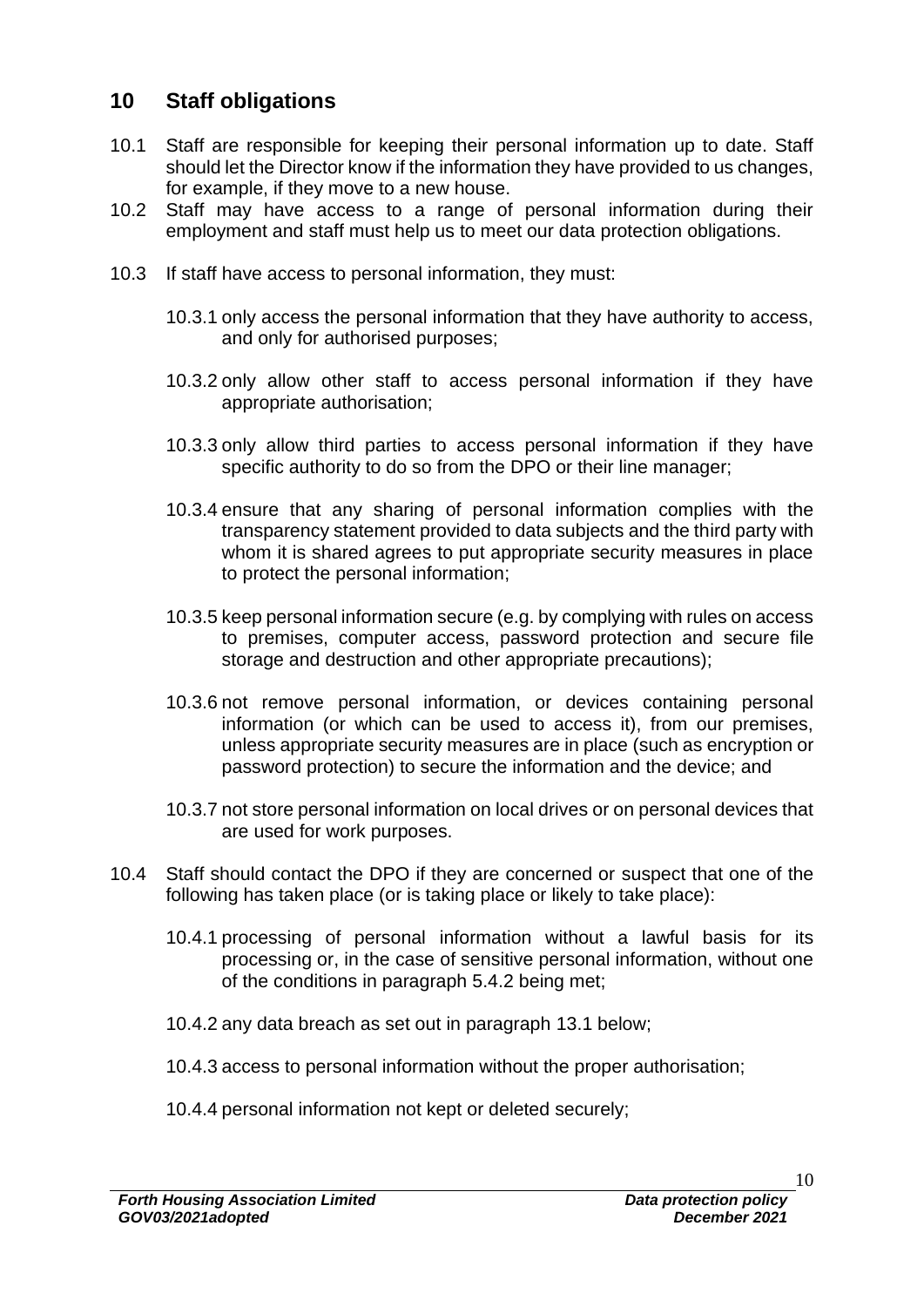- 10.4.5 removal of personal information, or devices containing personal information (or which can be used to access it), from our premises without appropriate security measures being in place; or
- 10.4.6 any other breach of this Policy or of any of the data protection principles set out in paragraph [4.1](#page-3-1) above.

## **11 Information security**

- 11.1 We will use appropriate technical and organisational measures (based on our size, available resources, volume of personal information processed and risks) to keep personal information secure, and to protect against unauthorised or unlawful processing and against accidental loss, destruction or damage. These may include:
	- 11.1.1 making sure that, where possible, personal information is encrypted;
	- 11.1.2 ensuring the ongoing confidentiality, integrity, availability and resilience of processing systems and services. Confidentiality means only those who need to know and are authorised to use personal information can access it. Integrity means that the personal information is accurate and suitable for the purpose for which it is processed. Availability means that authorised users can access the personal information when they need it for authorised purposes;
	- 11.1.3 ensuring that, in the event of a physical or technical incident, availability and access to personal information can be restored in a timely manner; and
	- 11.1.4 a process for regularly testing, assessing and evaluating the effectiveness of technical and organisational measures for ensuring the security of the processing.
- 11.2 Where we use external organisations to process our personal information on our behalf, such as our contractors and service providers, additional security arrangements need to be implemented in contracts with those organisations to safeguard the security our of personal information. Contracts with external organisations must provide that:
	- 11.2.1 the organisation may act only on our written instructions;
	- 11.2.2 employees of the organisation processing the personal information are subject to a duty of confidence;
	- 11.2.3 appropriate measures are taken to ensure the security of processing;
	- 11.2.4 sub-contractors are only engaged by the organisation with our prior consent and under a written contract;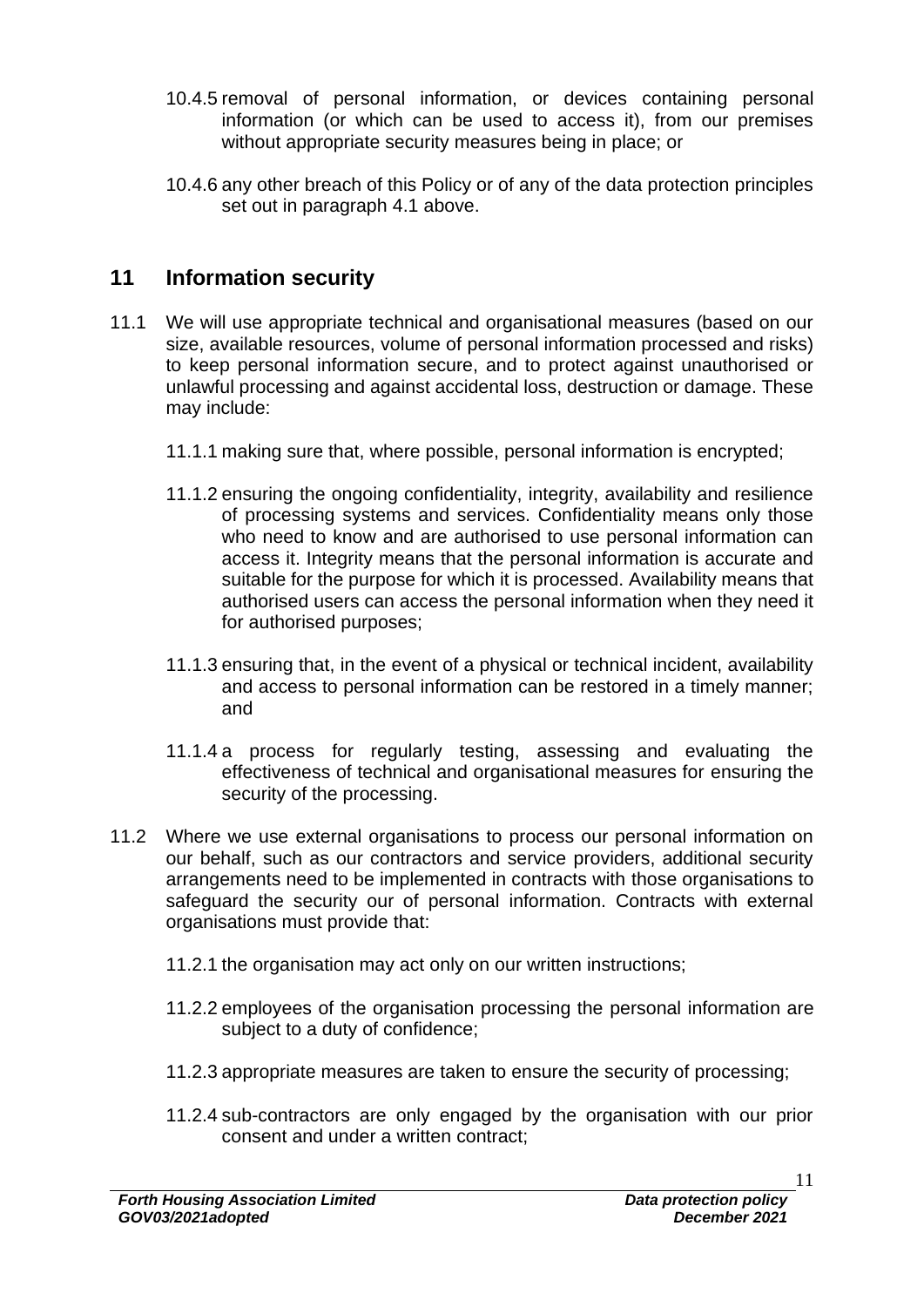- 11.2.5 the organisation will assist us in providing subject access and allowing data subjects to exercise their data protection rights;
- 11.2.6 the organisation will assist us in meeting our obligations in relation to the security of processing, the notification of data breaches and DPIAs;
- 11.2.7 the organisation will delete or return all personal information to us as requested at the end of the contract; and
- 11.2.8 the organisation will submit to audits and inspections, provide us with whatever information we need to ensure that they are meeting their data protection obligations, and tell us immediately if the organisation is asked to do something that could breach data protection law.
- 11.3 Before any new agreement involving the processing of personal information by an external organisation is entered into, or an existing agreement is amended, staff must seek approval of its terms by the DPO.

### **12 Storage and retention of personal information**

- 12.1 Personal information will be kept securely.
- 12.2 Personal information should not be retained for longer than necessary. The length of time over which personal information should be retained will depend upon the circumstances, including the reasons why the personal information was obtained. Staff should follow our Data Retention Policy, which sets out the relevant retention period. Where there is any uncertainty, staff should consult the DPO.
- 12.3 Personal information that is no longer required will be deleted permanently from our systems and any hard copies will be destroyed securely.

#### **13 Data breaches**

- <span id="page-11-0"></span>13.1 A data breach may take many different forms, for example:
	- 13.1.1 loss or theft of information or equipment on which personal information is stored;
	- 13.1.2 unauthorised access to or use of personal information either by a member of staff or third party;
	- 13.1.3 loss of personal information resulting from an equipment or systems (including hardware and software) failure;
	- 13.1.4 human error, such as accidental deletion or alteration of personal information;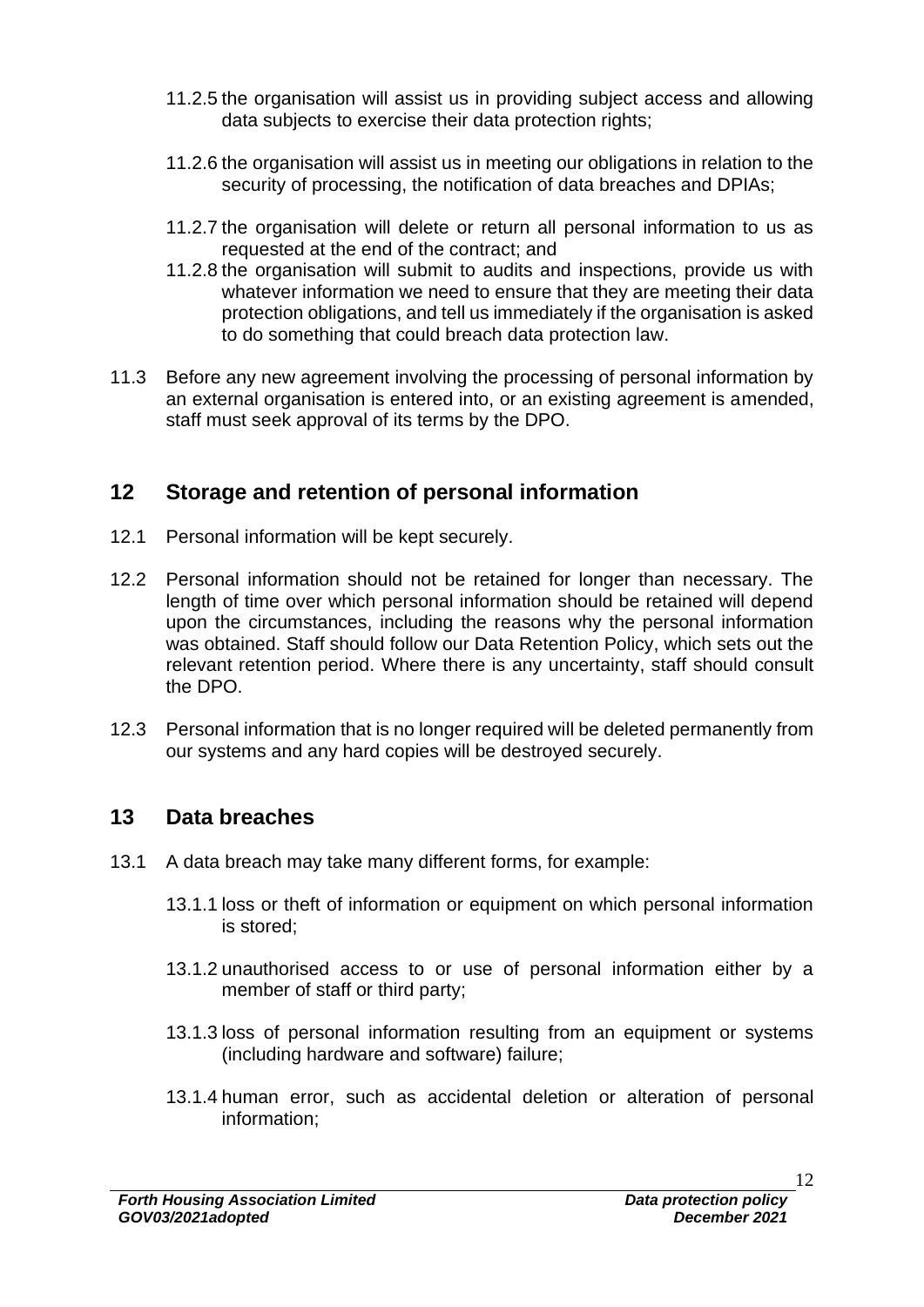- 13.1.5 unforeseen circumstances, such as a fire or flood;
- 13.1.6 deliberate attacks on our IT systems, such as hacking, viruses or phishing scams; and
- 13.1.7 "blagging" offences, where personal information is obtained by deceiving our organisation.
- 13.2 We will:
	- 13.2.1 make the required report of a data breach to the Information Commissioner's Office without undue delay and, where possible, within 72 hours of becoming aware of it, if it is likely to result in a risk to the rights and freedoms of data subjects; and
	- 13.2.2 notify the affected data subjects if a data breach is likely to result in a high risk to their rights and freedoms and where notification is required by law.
	- 13.2.3 The DPO must be notified immediately as soon as staff become aware of a data breach. Staff should not attempt to investigate the matter themselves.

# **14 Transfers of personal information outside the UK**

We may only transfer personal information outside the UK on the basis that that recipient country, territory or organisation is designated as having an adequate level of protection or that the organisation receiving the information has provided adequate safeguards so far as data protection is concerned. Further advice must be obtained from the DPO.

# **15 Training**

- 15.1 We will ensure that staff are adequately trained regarding their data protection responsibilities. Staff whose roles require regular access to personal information will receive additional training to help them understand their duties and how to comply with them.
- 15.2 The DPO will deliver annual or more frequent staff refresher training to ensure that staff are aware of their data protection responsibilities on an ongoing basis or in response to any changes in data protection law or best practice, respectively.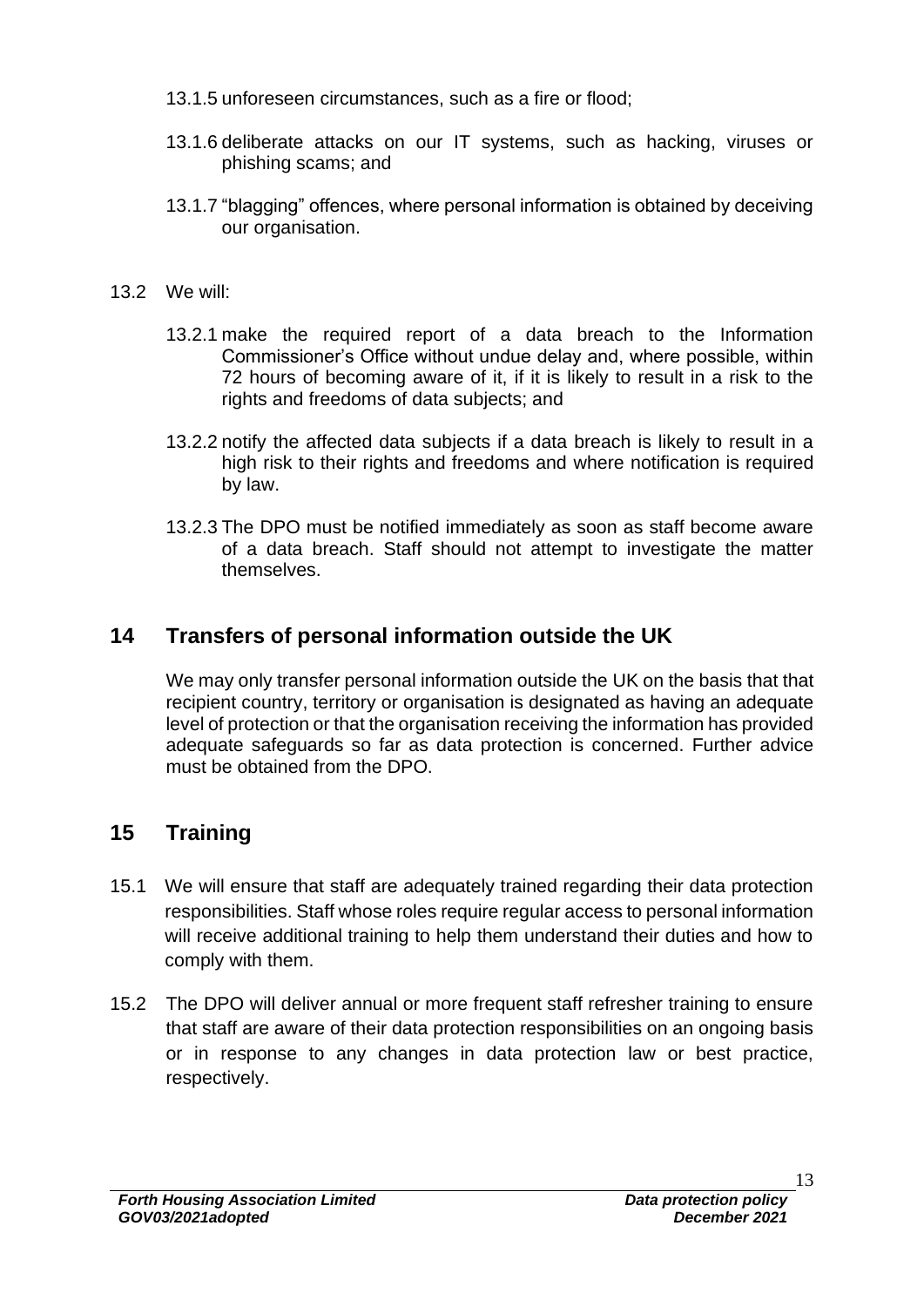### **16 Role and responsibilities of the DPO**

- 16.1 Data protection legislation states that our DPO must have professional and expert knowledge of data protection law and carry out the following responsibilities:
	- 16.1.1 inform and advise the organisation on data protection legislation requirements;
	- 16.1.2 monitor and audit our compliance with data protection law and our data protection policies;
	- 16.1.3 deliver data protection training to all staff and raise awareness of data protection;
	- 16.1.4 complete DPIAs; and
	- 16.1.5 liaise and co-operate with the Information Commissioner's Office and data subjects on our behalf.
- 16.2 In addition to the above, our DPO will also carry out the following responsibilities:
	- 16.2.1 complete data mapping exercises, which set out what personal information the organisation processes, who it is about, the purposes for which it is processed, and who it is shared with;
	- 16.2.2 determine our lawful basis (or bases) for processing personal information and the special conditions for processing sensitive personal information;
	- 16.2.3 assist us in maintaining written records and documentation regarding our processing activities;
	- 16.2.4 manage and respond to data security breach incidents in accordance with the Data Security Breach Management Policy;
	- 16.2.5 prepare appropriate contracts for us to enter into with external organisations who process personal information on our behalf, data sharing agreements and other commercial agreements;
	- 16.2.6 develop and manage our data protection strategy;
	- 16.2.7 handle and resolve complaints from aggrieved data subjects;
	- 16.2.8 "horizon scan" for data protection law that could affect our activities and functions as a registered social landlord in Scotland; and
	- 16.2.9 promote and embed a culture of data protection compliance in the organisation in all respects.